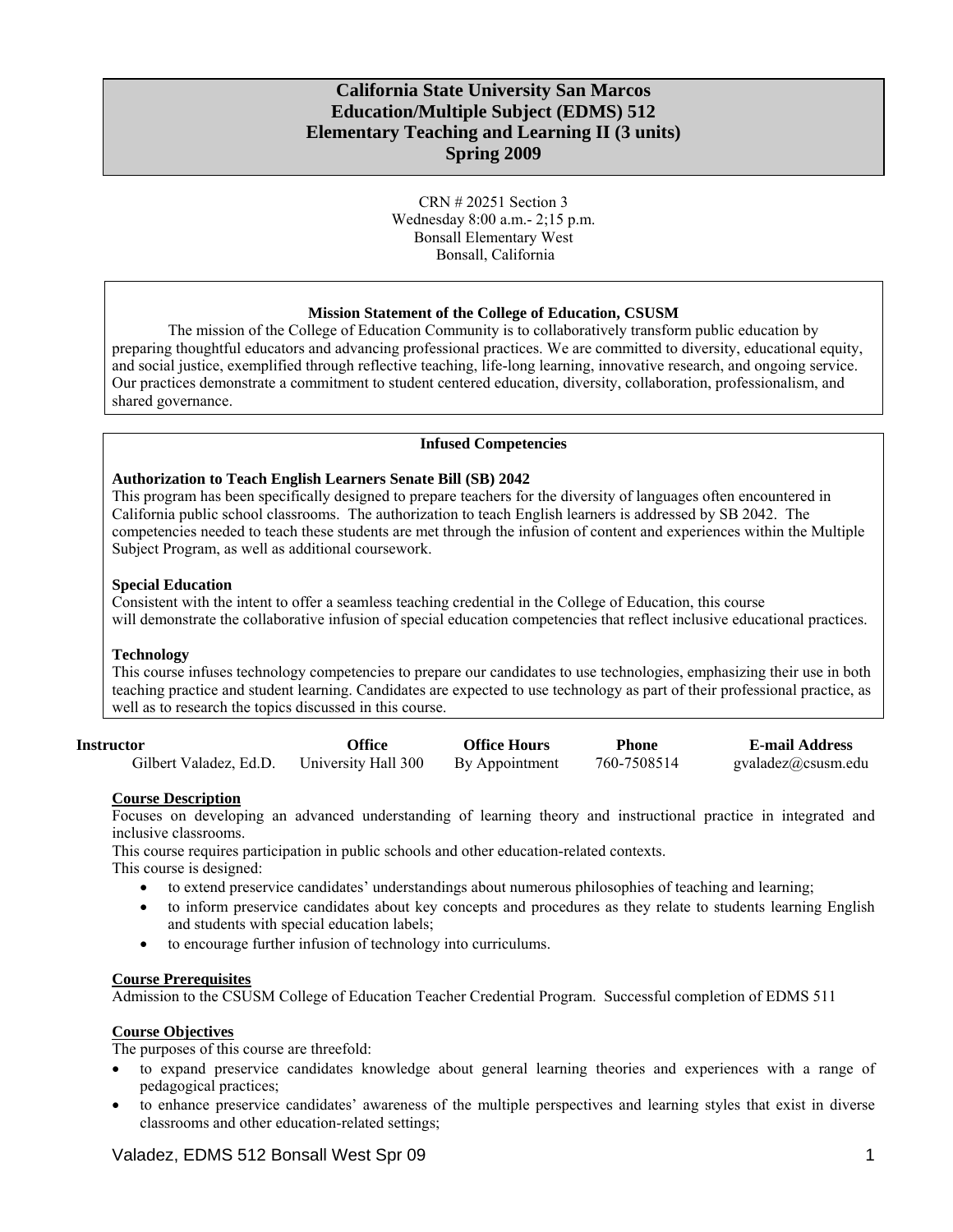to provide a safe environment for preservice candidates' discussion of, and experimentation with, a variety of techniques and methods of instruction.

# **Teacher Performance Expectations (TPE) Competencies**

This course is designed to help teachers seeking the Multiple Subjects Credential to develop the skills, knowledge, and attitudes necessary to assist schools and districts in implementing effective programs for students. The successful candidate will be able to merge theory and practice in order to realize a comprehensive and extensive educational program for all students. The following TPE's are primarily addressed in this course:

- TPE 6d Engaging and supporting all learners (IEP)
- TPE 10 Instructional Planning (One Month Plan)
- TPE 14 Educational technology (Taskstream)

These TPEs will be uploaded to TaskStream as part of the course requirements. The purpose of the portfolio is to assess how well you meet the TPEs. Although all the artifacts you place (more than 1 per TPE) in your portfolio have been assessed/graded by your professors, it is not clear if you have a thorough understanding of the TPEs and can make the connection between the assignments completed in class with the teaching you have experienced and the TPEs. Your task to write a cogent reflective essay for each TPE on how the artifacts you have chosen provide evidence that shows you have demonstrated meeting each TPE. Each narrative must include a: a) description b) analysis and c) reflection.

# **Required Text**

- Grant, Carl. A. & Gillette, Maureen. (2005). *Learning to Teach Everybody's Children: Equity, Empowerment and Education that is Multicultural.* Thomson & Wadsworth.
- • Tomlinson, Carol Ann. (1999). *The Differentiated Classroom: Responding to the needs of all learners.*  Alexandria, VA: Association for Supervision and Curriculum Development. (Available as an e-book online.)
- • Turnbull A., Turnbull, R. & Wehmeyer, M.L. (2007). *Exceptional Lives: Special Education in Today's Schools, 5th Ed*. Upper Saddle River, New Jersey: Pearson, Merrill Prentice Hall.
- Villa, R. A. and Thousand, J. S. (2005). Creating an Inclusive School ( $2<sup>nd</sup>$  ed.). Alexandria, VA: Association for Supervision and Curriculum Development.
- Task Stream Electronic Portfolio, Must register and pay fee online prior to first class  $\omega$ www.TaskStream.com (register for duration of credential program).

# **Recommended Texts**

• Choate, J. S. (2004) *Successful inclusive teaching (4rd ed.)* Needham, MA: Allyn & Bacon.

# **Students with Disabilities Requiring Reasonable Accommodations**

Students must be approved for services by providing appropriate and recent documentation to the Office of Disable Student Services (DSS). This office is located in Craven Hall 5205, and can be contacted by phone at (760) 750-4905, or TTY (760) 750-4909. Students authorized by DSS to receive reasonable accommodations should meet with their instructor during office hours or, in order to ensure confidentiality, in a more private setting.

**Writing** In keeping with the All-University Writing Requirement, all 3 unit courses must have a writing component of at least 2,500 words (approximately). This will be met through written assignments.

# **Plagiarism**

All work submitted for this course should reflect students' efforts. When relying on supporting documents authored by others, cite them clearly and completely using American Psychological Association (APA) manual,  $5<sup>th</sup>$  edition. Failure to do so may result in failure of the course.

# **CSUSM Academic Honesty Policy**

"Students will be expected to adhere to standards of academic honesty and integrity, as outlined in the Student Academic Honesty Policy. All written work and oral assignments must be original work. All ideas/materials that are borrowed from other sources must have appropriate references to the original sources. Any quoted material should give credit to the source and be punctuated with quotation marks.

Students are responsible for honest completion of their work including examinations. There will be no tolerance for infractions. If you believe there has been an infraction by someone in the class, please bring it to the instructor's attention. The instructor reserves the right to discipline any student for academic dishonesty in accordance with the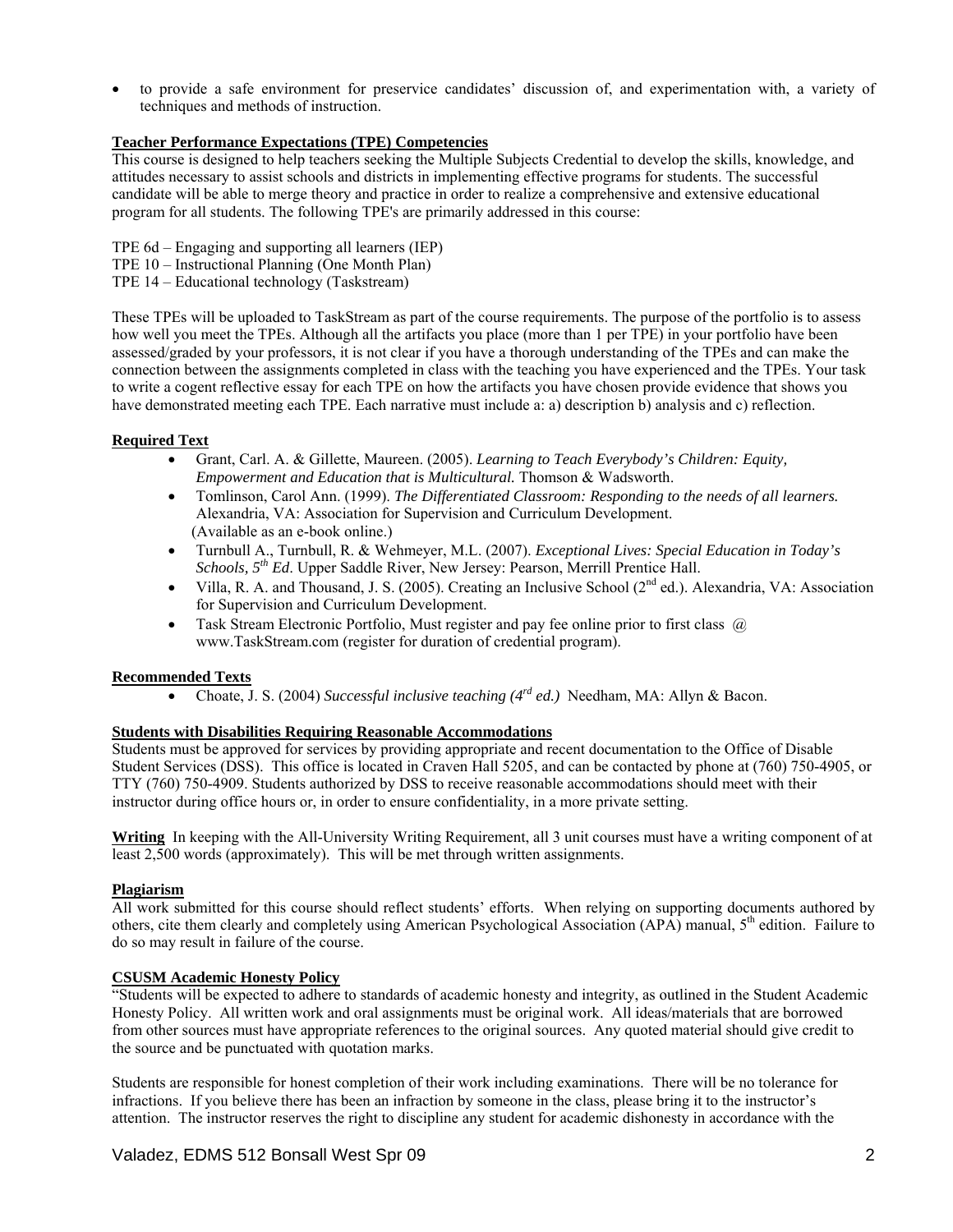general rules and regulations of the university. Disciplinary action may include the lowering of grades and/or the assignment of a failing grade for an exam, assignment, or the class as a whole."

# **E-mail & Online Discussion Protocol**

Email & On-Line Discussion Protocol  $\Box$ Electronic correspondence (e-mail and on-line discussion) is a part of your professional interactions. If you need to contact instructor or other students, e-mail is often the easiest way to do so. It is my intention to respond to all received e-mails in a timely manner. Please be reminded that e-mail and on-line discussions are a very specific form of communication, with their own form of nuances and meanings. For instance, electronic messages sent with all upper case letters, major typos, or slang, often communicates more than the sender originally intended. With that said, please be mindful of all e-mail and on-line discussion messages you send, to your colleagues, to faculty members in the College of Education, or to persons within the greater educational community. All electronic messages should be crafted with professionalism and care.

# **Things to consider**:

- Would I say in person what this e-mail specifically says?
- How could this e-mail be misconstrued?
- Does this e-mail represent my highest self?
- Am I sending this e-mail to avoid a face-to-face conversation?

• Am I sending this e-mail to avoid a face-to-face conversation?<br>In addition, if there is ever a concern with an electronic message sent to you, please talk to that person face-to-face to correct any confusion.

For more guidance see Core Rules of Netiquette at *http://www.albion.com/netiquette/corerules.html* 

# **College of Education Attendance Policy**

Due to the interactive nature of courses in the COE, and the value placed on the contributions of every student, students are expected to prepare for, attend, and participate in all classes. For extenuating circumstances contact the instructors **before** class is missed, and make arrangements to make up what was missed. At minimum, a student must attend more than 80% of class time, or s/he may not receive a passing grade for the course.

If a student misses 20% or is late (or leaves early) for more than three sessions, the highest possible grade earned will be a "C". Please note you must earn a C+ or better to continue in the credential program. **Notification of absences does not automatically excuse a student from class. It is the responsibility of the student to meet with the instructor and discuss make up of class time or assignments.** 

# **Grading Policy**

All students will come prepared to class; readings and homework assignments are listed on the dates on which they are due.

All required work is expected to be on time. One grade level will be deducted for each class meeting for which it is late (e.g., an "A" assignment that is submitted one class session late will be marked down to a "B"). Unless prior instructor approval is secured, assignments will not be accepted three class sessions after which they are due. Exceptions will be handled on a case-by-case basis, as determined by the instructor.

 negatively affected as a result of this oversight. Each written assignment will be graded approximately 80% on content It is expected that students will proofread and edit their assignments prior to submission. Students will ensure that the text is error-free (grammar, spelling), and ideas are logically and concisely presented. The assignment's grade will be and context (detail, logic, synthesis of information, depth of analysis, etc.), and 20% on mechanics (grammar, syntax, spelling, format, uniformity of citation, etc.). All citations, where appropriate, will use American Psychological Association (APA) format. Consult American Psychological Association (APA) Manual,  $5<sup>th</sup>$  edition for citation guidance.

Grading will also include a component of "professional demeanor." Students will conduct themselves in ways that are generally expected of those who are entering the education profession. This includes but is not limited to:

- On-time arrival to all class sessions;
- Advance preparation of readings and timely submission of assignments;
- Respectful participation in all settings (e.g., whole group, small group, in/outside of class);
- Carefully considered, culturally aware approaches to solution-finding.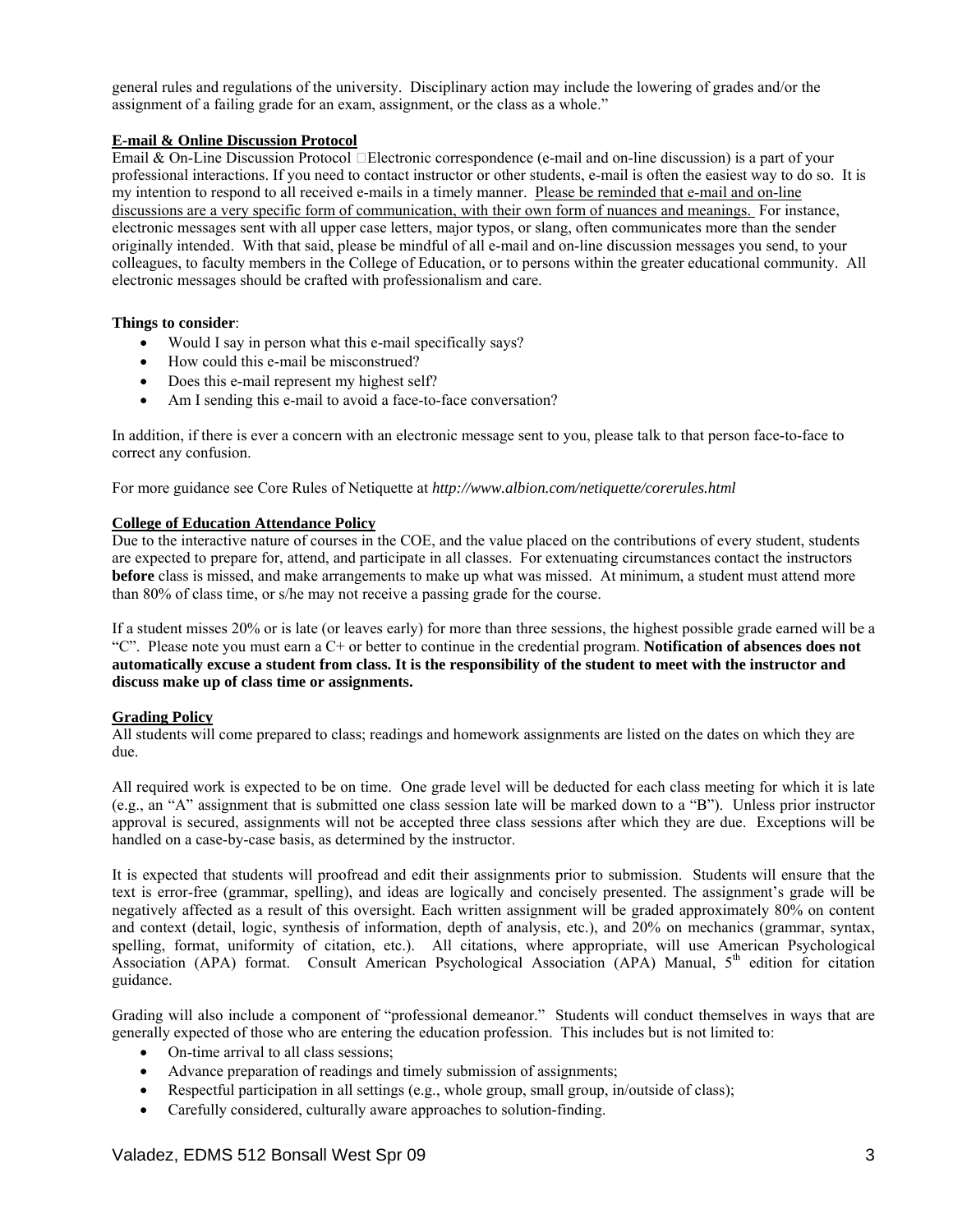| <b>Course Assignments</b>        |               |                                                                                                              |            |                  |  |
|----------------------------------|---------------|--------------------------------------------------------------------------------------------------------------|------------|------------------|--|
| IEP.                             |               |                                                                                                              | 15 points  |                  |  |
| Philosophy Statement             |               |                                                                                                              | 10 points  |                  |  |
| One Month Curriculum Plan        |               |                                                                                                              | 20 points  |                  |  |
| Peer Teaching Presentation       |               |                                                                                                              | 10 points  |                  |  |
| <b>TaskStream Submissions</b>    |               |                                                                                                              | 10 points  |                  |  |
| <b>ESL Family Science Nightt</b> |               |                                                                                                              | 20 points  |                  |  |
| Attendance/Participation         |               |                                                                                                              | 15 points  |                  |  |
| <b>Total</b>                     |               |                                                                                                              | 100 points |                  |  |
| <b>Grading Scale</b>             |               |                                                                                                              |            |                  |  |
| $A=93-100$                       | $B+=86-89$    | $C == 77-79$                                                                                                 |            |                  |  |
| $A = 90-92$                      | $B = 83 - 86$ | $C = 73-76$                                                                                                  | $D=60-69$  | $F=59$ or lower. |  |
|                                  | $B = 80 - 82$ | $C = 70-72$                                                                                                  |            |                  |  |
|                                  |               | If you do not earn a $C_{\pm}$ or higher in this course - you must repeat the course to earn your credential |            |                  |  |

**If you do not earn a C+ or higher in this course - you must repeat the course to earn your credential.** 

Please note assignments are due whether or not you are present in class that day.

While this syllabus is carefully planned, it may be modified at any time in response to the needs and interests of the class.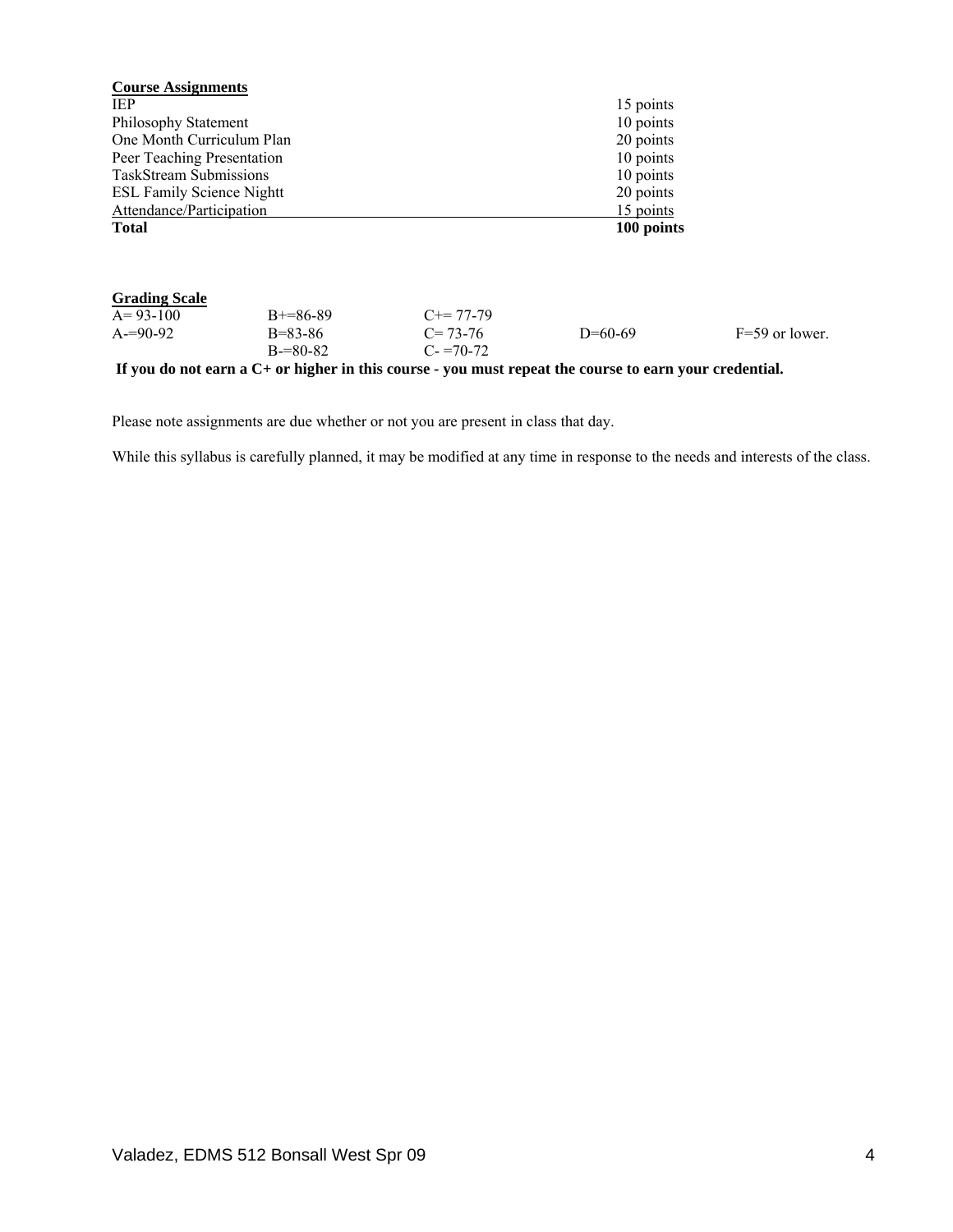# **Course Outline**

**While this syllabus is carefully planned, it may be modified at any time in response to the needs and interests of the class.** 

| <b>Session</b>             | <b>Topic</b>                                                                                                                                                                            | <b>Reading &amp; Assignment Due</b>                                                                                                                                                                             |
|----------------------------|-----------------------------------------------------------------------------------------------------------------------------------------------------------------------------------------|-----------------------------------------------------------------------------------------------------------------------------------------------------------------------------------------------------------------|
| 1<br>01/21/09              | Course Overview<br><b>Community Building</b><br><b>CSTP &amp; TPE Review</b><br><b>Student Teaching Reflection</b><br>Philosophy Statement<br>Peer Teaching Expectations                | Grant & Gillette: Ch. 2 & 8<br><b>CSTP &amp; TPEs</b><br><b>Bring philosophy statements from</b><br>EDUC 350 (if you have not written one,<br>write a draft using the guide on Grant<br>& Gillette p. 330-331.) |
| $\overline{c}$<br>01/28/09 | Preview 3 Month Plan Assignment<br>Preview IEP Assignment<br>Video-IEP<br>Peer Teaching Presentation                                                                                    | Villa: Chs. 1, 2, 3, 4 & 7<br>IEP Lecturette & Photo Examples<br>(WebCT)<br>Bring copies of all content area standards<br><b>Peer Teaching Presentation Team 1</b>                                              |
| 3<br>02/04/09              | Curriculum and Curriculum Planning<br>3 Month Plan work session<br>TaskStream TPE Workshop<br>Peer Teaching Presentation                                                                | Grant & Gillette: Ch. 4<br>Sleeter & Stillman Article (WebCT)<br><b>TaskStream TPE Submission</b><br><b>Peer Teaching Presentation Team 2</b>                                                                   |
| 4<br>02/11/09              | <b>Educational Philosophy</b><br>Philosophy statement peer revision<br>3 Month Plan work session<br>Philosophy in Action Scenarios<br><b>IEP Activity</b><br>Peer Teaching Presentation | Grant & Gillette: Chs. 8 & 10<br>Case Study Scenarios (WebCT)<br><b>Peer Teaching Presentation Team 3</b><br><b>Philosophy Paper Draft</b><br><b>Due: IEP Assignment</b>                                        |
| 5<br>02/18/09              | Peer Teaching Presentation                                                                                                                                                              | <b>Peer Teaching Presentation Team 4</b><br><b>Due: Final Philosophy Paper</b>                                                                                                                                  |
| 6<br>02/26/08              | Peer Teaching Presentation<br>Mock Interview: Refer to Module Five in WebCT                                                                                                             | <b>Peer Teaching Presentation Team 5</b><br><b>Career Guide for Education Candidates</b><br>http:www.csusm.edu/careers/index.html                                                                               |
| 7<br>03/04/09              | CSTP – How Does It All Fit Together – BTSA<br>Teacher Reflection – What do you expect this time<br>around?<br>Peer Teaching Presentation                                                | Grant & Gillette: Ch. 6 & Epilogue<br><b>Peer Teaching Presentation Team 6</b><br><b>Due: One Month Plan</b><br><b>Due: TaskStream TPE Revisions</b>                                                            |
| 8<br>03/11/09              | ESL Family Science Night- Farr Elementary,<br>Escondito, California                                                                                                                     | Come prepared for the evening's festivities<br>and learning.                                                                                                                                                    |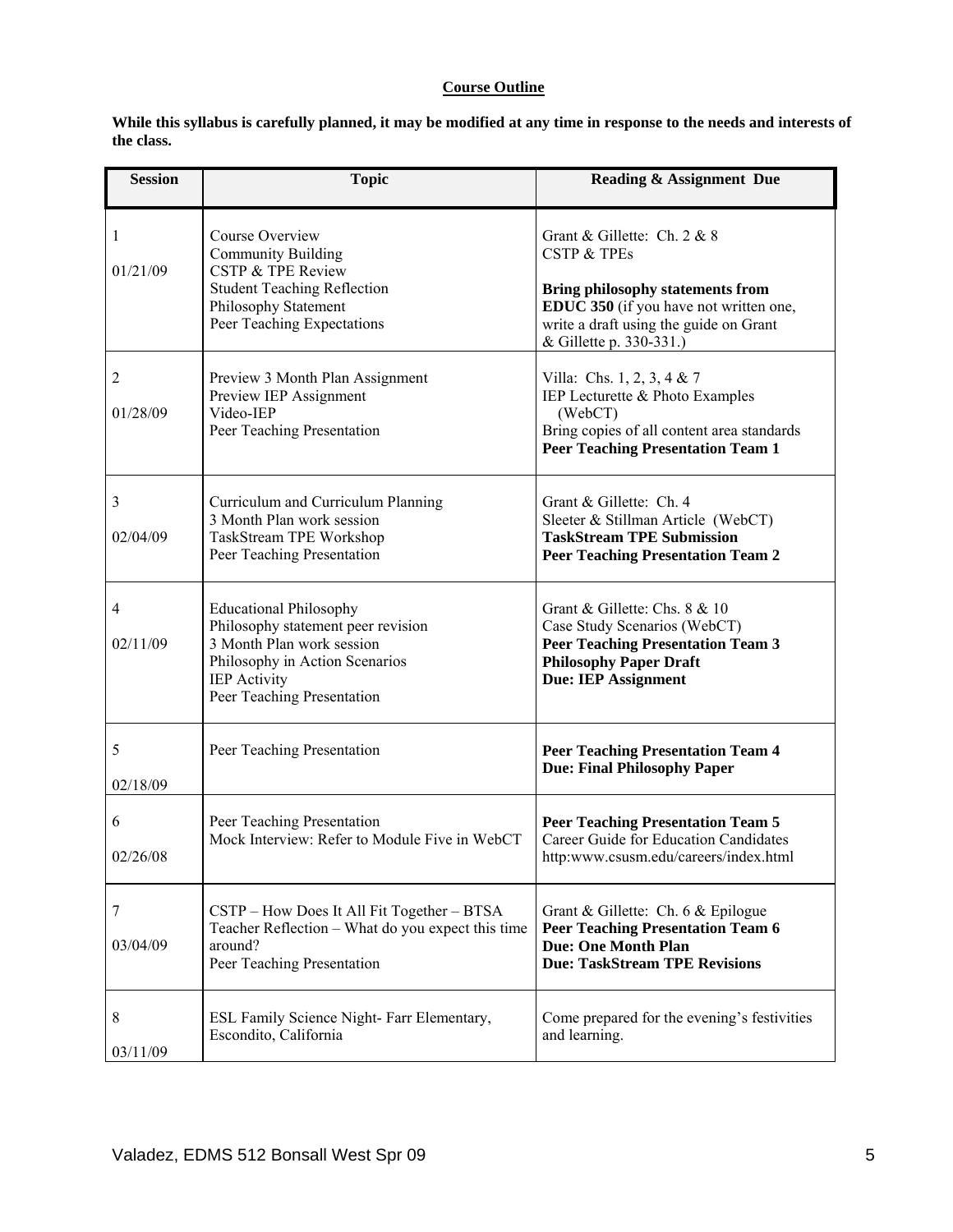# **Philosophy Statement/Letter Application 10 Points 10 Points**

Learner Objectives: Refinement of a personal philosophy of teaching and creation of letter of application

Assessment: Teacher candidates will prepare a Word processed philosophy of teaching statement letter.

| Resource(s):           | Title and necessary information:                                                                |
|------------------------|-------------------------------------------------------------------------------------------------|
| Textbook               | Grant, C. & Gillette, M. (2006). Learning to Teach Everyone's Children. Equity,                 |
|                        | Empowerment, and Education that is Multicultural. Australia: Thomson Wadsworth. ISBN            |
|                        | #0-534-64467-8                                                                                  |
|                        | Chs. $2 & 8$                                                                                    |
| <b>Other Resources</b> | Villa, R. A. & Thousand, J. S. (1995). Creating an inclusive school. Alexandria, VA:            |
|                        | Association for Supervision and Curriculum Development.                                         |
|                        | Chapters 1, 2, 3, 4 & 7                                                                         |
|                        |                                                                                                 |
|                        | Choate, J. (2000). Basic principles of inclusive instruction. In J.S. Choate (Ed.) Successful   |
|                        | inclusive teaching: Proven ways to detect and correct special needs $(3rd$ ed.) Boston: Allyn & |
|                        | Bacon.                                                                                          |
|                        | Chapters $1 \& 16$                                                                              |

### **Preparation**

In preparation for this assignment:

- Read the above readings, instructions, and rubric below
- Take the Educational Philosophy Survey in Grant & Gillette
- Review your philosophy statement from EDUC 350 or write a draft using guide from Grant & Gillette pp.330-331

### **Task Guidelines for Philosophy Statement/Letter of Application**

### **Introduction 2 points**

Introduce yourself.

- **Contextually describe the student populations you are prepared to teach (culture, language, gender, ability, and social economic status). You can refer to district, school and classroom experiences.**
- • **Why are you interested in this profession?**

### **Your educational philosophy 2 points**

Identify you educational philosophy and describe what you believe about students as learners, the learning process, families as partners and how to meet student needs.

### **Your management approach 1 point 1 point 1 point 1 point 1 point 1 point 1 point 1 point 1 point 1 point 1 point 1 point 1 point 1 point 1 point 1 point 1 point 1 point 1 point 1 point 1 point 1 point 1 point 1 point 1 po**

Describe how you will create a supportive and positive learning environment for this diverse population of students to promote educational equity and positive intercultural relationships within the classroom and specify why these practices contribute to the creation of a democratic classroom.

 support your argument. Describe your primary methods, approaches, and strategies and how you organize instruction to promote educational equity and positive intercultural relationships within the classroom and specify why these practices contribute to the creation of a democratic classroom (Charles, 2000). Use your personal experiences as an observer or student teacher to

### **Your instructional approach 1 point 1 point 1 point 1 point 1 point 1 point 1 point 1 point 1 point 1 point 1 point 1 point 1 point 1 point 1 point 1 point 1 point 1 point 1 point 1 point 1 point 1 point 1 point 1 point 1**

Describe the first and second language and special education challenges you anticipate the students in this class will face. In your response, reference theories of first and second language, inclusion strategies, and literacy development.

### **Your personal identity 1 point**

How do your own personal values and biases affect the teaching and learning of students? How does your identity and experiences influence your responses for numbers

- 1. your educational philosophy
- 2. your management approach

# Valadez, EDMS 512 Bonsall West Spr 09 6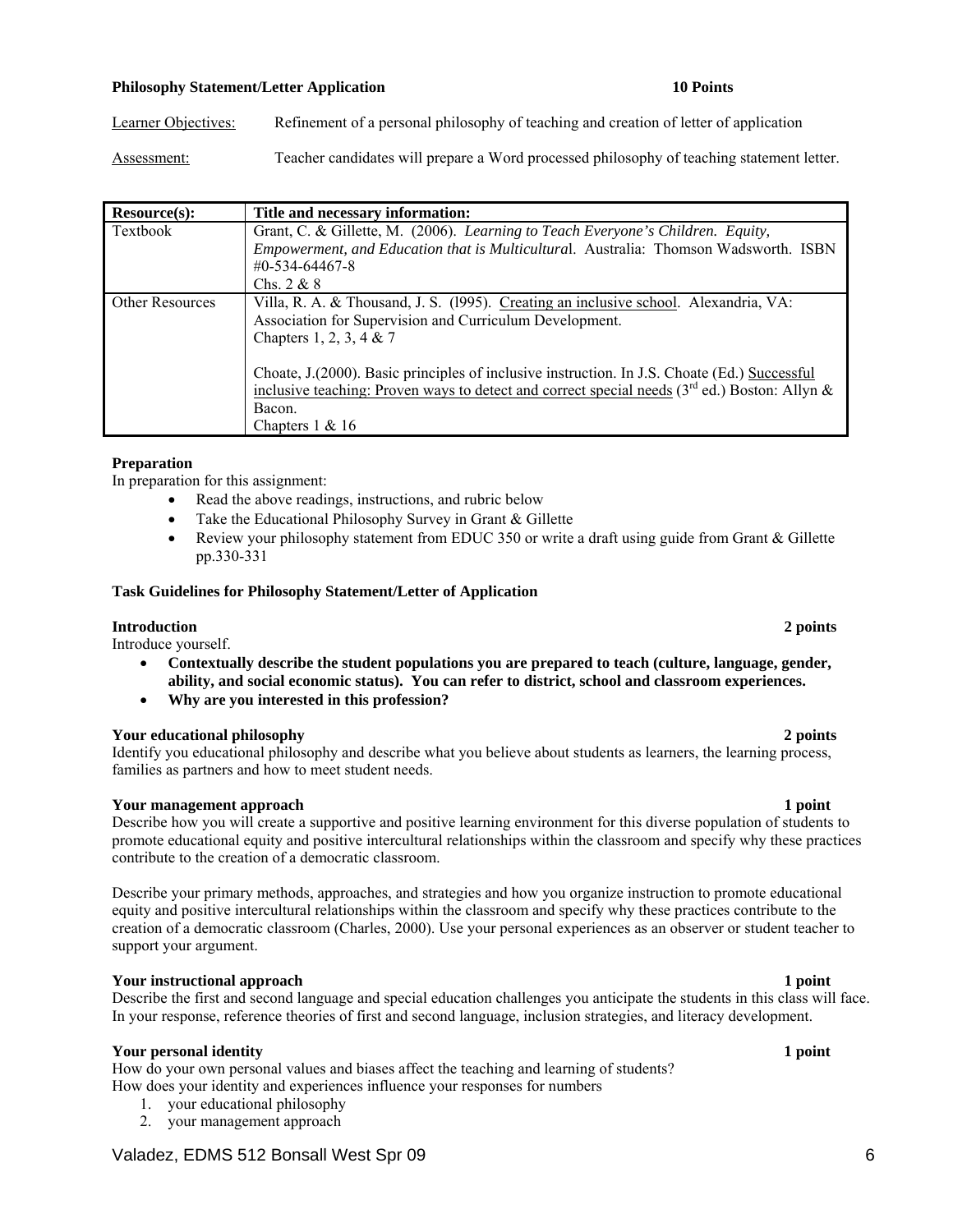3. your instructional approach, including differentiation for students with special needs and English Language Learners

| <b>Conclusion</b>                                                                 | 1 point   |
|-----------------------------------------------------------------------------------|-----------|
| Wrap up the letter with a formal salutation and thank you.                        |           |
| Why are you a strong candidate for this position?<br>$\bullet$                    |           |
| <b>Resume</b>                                                                     | 2 points  |
| Include a professional resume addressing your education and teaching experiences. |           |
|                                                                                   |           |
| <b>Total</b>                                                                      | 10 points |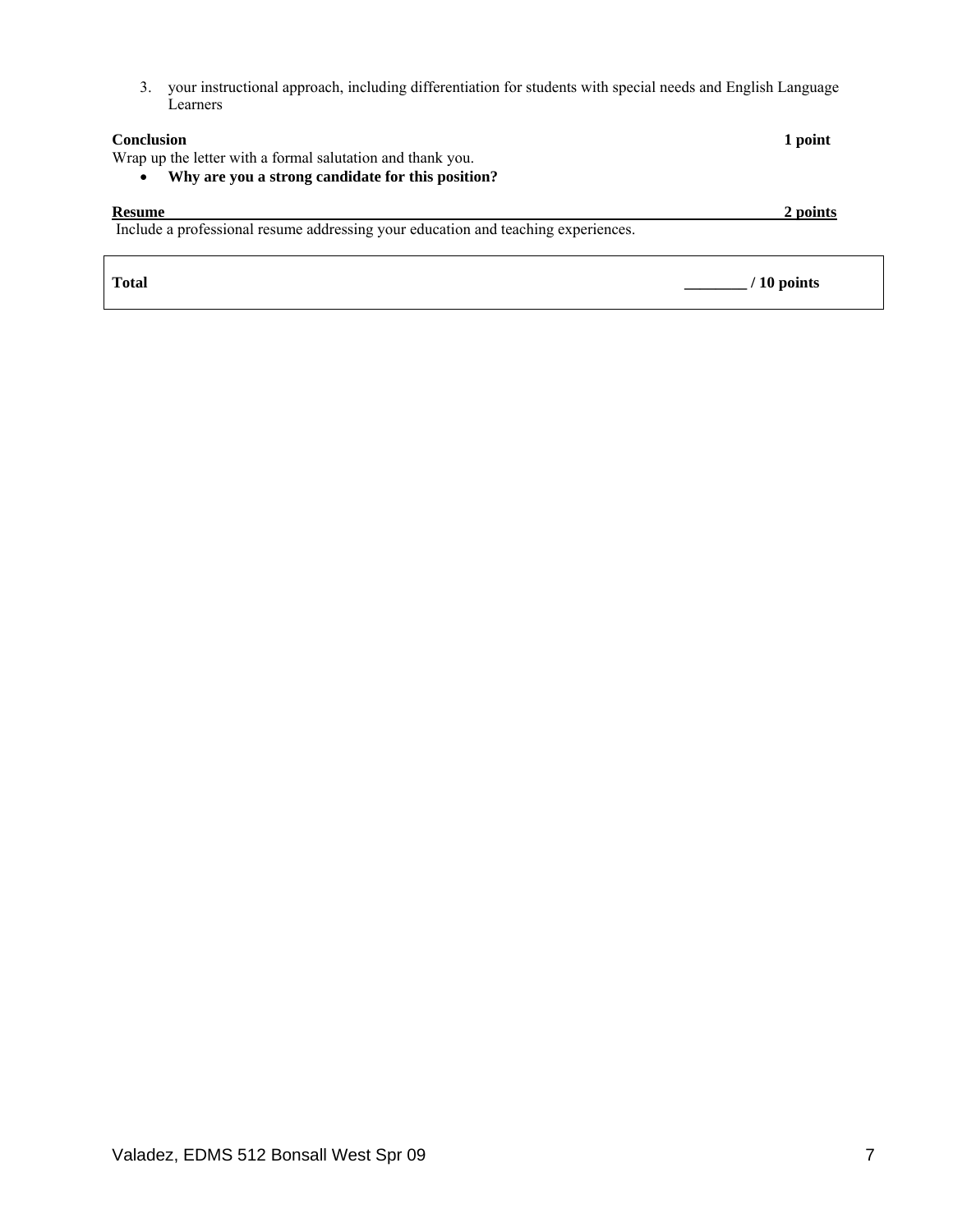| <b>Learner Outcomes:</b> | Knowledge of nondiscriminatory assessment, processes for making a child eligible for<br>special education, and the teacher's role in developing IEPs                                                                                 |  |  |
|--------------------------|--------------------------------------------------------------------------------------------------------------------------------------------------------------------------------------------------------------------------------------|--|--|
| <b>Assessment:</b>       | Teacher candidates apply their knowledge of nondiscriminatory<br>assessment, processes for making a child eligible for special<br>education, and the teacher's role in developing IEP by                                             |  |  |
|                          | Creating their own "Best Practices in the IEP Process"<br>1)<br>Checklist" and use the checklist to assess the IEP process<br>employed in the student's school;                                                                      |  |  |
|                          | 2) Creating a resource list of the special education and related<br>services personnel in the school and in the school district<br>upon whom they can call.                                                                          |  |  |
|                          | Evaluating the assessment process in their school relative to<br>3)<br>assessment team member responsibilities, identifying<br>learnings about the school's assessment processes and<br>suggestions for improvement, if appropriate. |  |  |
|                          | Evaluating an IEP meeting in terms of team communication,<br>4)                                                                                                                                                                      |  |  |

| creative problem solving, and family centeredness. |  |  |
|----------------------------------------------------|--|--|

| Resource(s):           | Title and necessary information:                                                                                                                                                                                                                                                                                                       |
|------------------------|----------------------------------------------------------------------------------------------------------------------------------------------------------------------------------------------------------------------------------------------------------------------------------------------------------------------------------------|
| Textbook               | Turnbull, A., Turnbull, R., & Wehmeyer, M. L. (2007). Exceptional Lives. Special<br><i>Education in Today's Schools.</i> (3 <sup>rd</sup> ed.) Upper Saddle River, NJ. Pearson Education, Inc.<br>$ISBN # 0-13-170869-4$<br>Chs. 1, 2 & $5-16$<br>Villa, R. A. & Thousand, J. S. (1995). Creating an inclusive school. Alexandria, VA: |
|                        | Association for Supervision and Curriculum Development.                                                                                                                                                                                                                                                                                |
|                        | Chapters 1, 2, 3, 4 & 7                                                                                                                                                                                                                                                                                                                |
| <b>Other Resources</b> | Gable, R.A. and Hendrickson, J.M. (2000). Teaching all the students: A mandate for<br>educators. In J.S. Choate (Ed.) Successful inclusive teaching: Proven ways to detect and<br>correct special needs $(3^{rd}$ ed.), pp 1-17. Boston: Allyn & Bacon. (ISBN 0-205-30621-7)<br>Chapter 1                                              |
|                        | Choate, J. (2000). Basic principles of inclusive instruction. In J.S. Choate (Ed.) Successful<br>inclusive teaching: Proven ways to detect and correct special needs $(3rd$ ed.) Boston: Allyn<br>& Bacon.<br>Chapters $1 & 16$                                                                                                        |
|                        | Lecturette by Jacqueline Thousand, Professor, CSUSM, College of Education (WebCT)                                                                                                                                                                                                                                                      |
| Video/segment          | Video Segment # 2 "Working Together: The IEP The Inclusion Series (1998) Weland<br>Prods/KCET and Allyn & Bacon. (ISBN 0-205-29111-2)                                                                                                                                                                                                  |
| Internet Site(s)       | www.ed.gov/offices/OSERS/IDEA<br>This OSERS IDEA Home Page site provides a detailed explanation of IDEA.                                                                                                                                                                                                                               |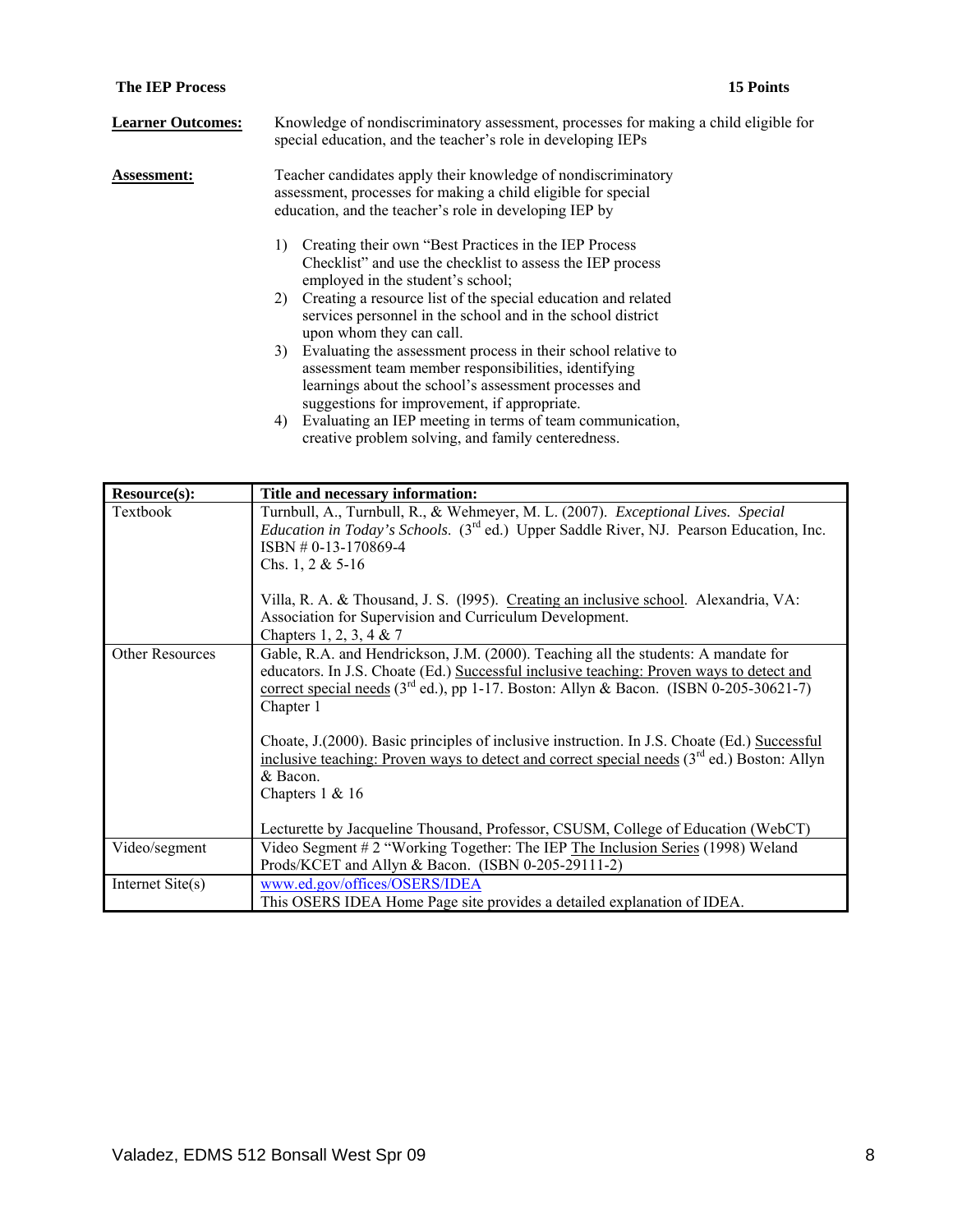## **Task Guidelines for the IEP Process**

Today's teachers will have students with identifiable disabilities in their classrooms. When the Student Study Team (SST) process is not satisfactory, a recommendation for the development of an Individual Education Program (IEP) may be the next step.

When developing an IEP, the following four questions should be addressed:

- 1. Who are all of the special education and related service personnel who can be called upon for support in the school and in the school district?
- 2. How does the school staff ensure that students receive nondiscriminatory evaluations and appropriate educational experiences?
- 3. Does the school's specific IEP meeting format address the following:
	- **Breadth of assessment** More than one test must be used as the basis of evaluation Assess all areas related to the suspected disability
	- • *Administration of assessment*  Select and administer nondiscriminatory racial and ethnic assessments Use trained personnel to administer assessments
	- • *Timing of assessment*  Nondiscriminatory evaluation must occur before initial placement into or out of special education Reevaluation occurs every three years or more frequently, if conditions warrant or parents/guardians, or teacher request
	- • *Parental/Guardian notification and consent*  Parents/guardians must be fully informed and consent to having their child assessed Consent for evaluation is not consent for placement into special education; separate consent is required for consent
	- Interpretation of assessment results must consider a variety of sources.
- 4. What does the school's specific IEP look like? Does it include and/or address the following:
	- The student's present level of educational performance, including how the disability affects the educational experience;
	- Measurable annual goals and short-term objectives;
	- The special education accommodations, related services, and other ways support will be provided to ensure the student's success;
	- The extent to which the student will participate with students who do not have disabilities in the general education and extracurricular activities;
	- Individual modifications if the student participates in standardized assessments, and explanation s for when the student does not participate in such assessments
	- The projected start date, frequency, location, and duration of modifications;
	- Brief discussion of how the student's progress towards annual goals will be assessed.

# **Application Activities**

### **In-Class Video Viewing and Analysis**

View the video Segment # 2 "Working Together: The IEP" from The Inclusion Series (1998) Weland Prods/KCET and Allyn & Bacon. As you view the video, jot down notes regarding what is presented as (and what you perceive as) "best practices" or "great tips" in IEP development and implementation.

 checklist later in an actual IEP meeting. After viewing the segment, take your notes from the lecturette and the video viewing and create your own "Best Practices in the IEP Process Checklist." It is beneficial to do this in collaborative teams in and/or out of class. You will use this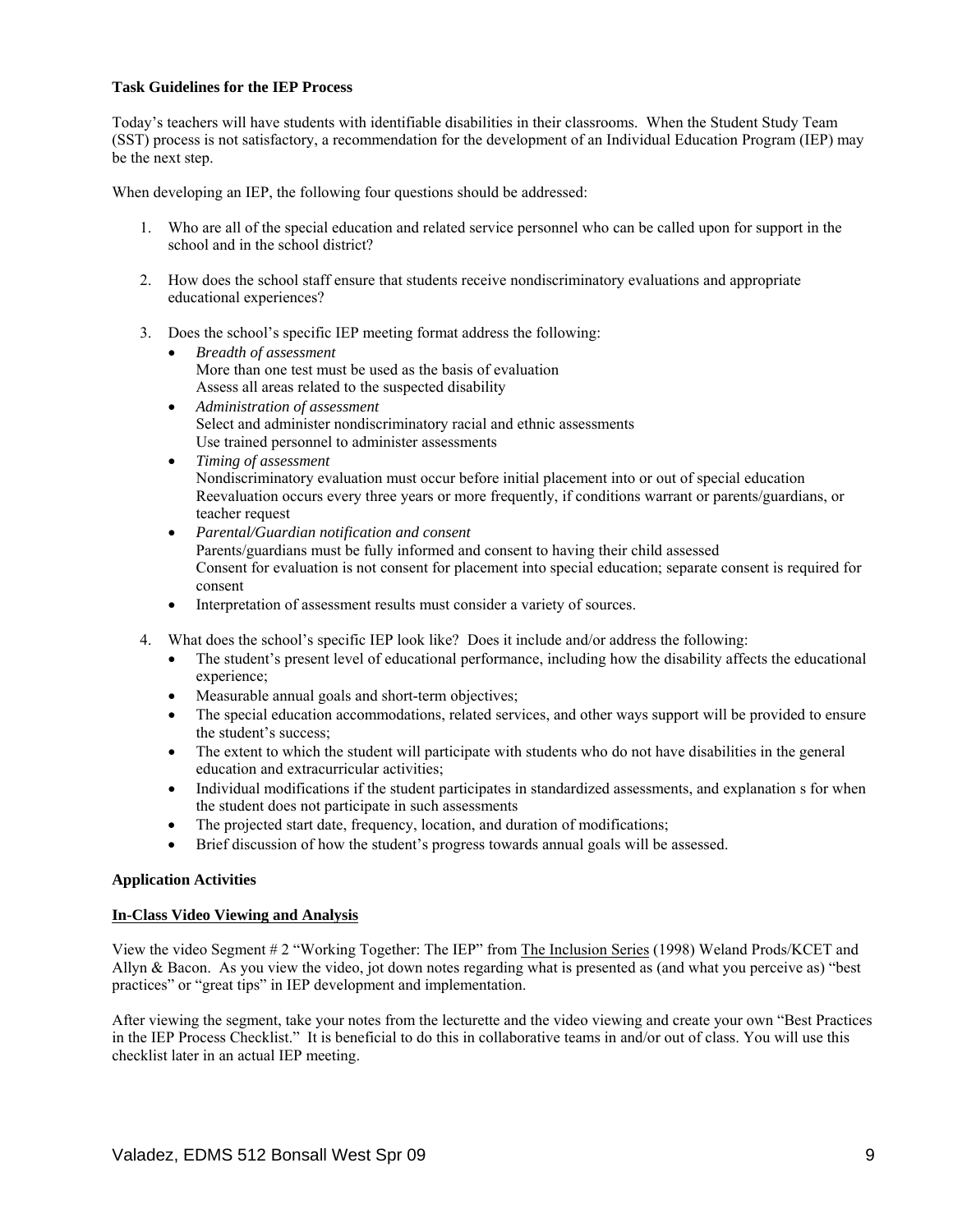# **School-Based Activities**

Can you provide complete and accurate responses to the following four questions? If so, you should have your special education credential! If not, interview your school's special education support personnel or get the information you need to answer the questions from reference materials, web sites, and so forth.

 school and in the school district? **Question #1**: Who are all of the special education and related services personnel who I can call upon for support in this

**Action**: Make a list of the roles, names, responsibilities, and ways in which to contact these resources. Keep this list in your top desk drawer or in you day planner.

**Question #2:** How does our school staff ensure that the responsibilities of the assessment team outlined in the lecturette occur?

**Action**: **1)** Create a "Best Practice Checklist" based on the IEP video watched in class. **2)** Interview one of your special education support personnel. Ask how the assessment process in your school ensures that each of the responsibilities of a student's evaluation team is fulfilled. Ask Interviewee to review your checklist and provide feedback. Take notes and write a one to two-paged summary of what you learned about your school's assessment process, include suggestions for improvement, if appropriate.

 lecturette? **Question #3**: What does my School's IEP look like and does it include all of the components identified as required in the

**Action:** Have your special education support persons give you the latest IEP form, if you have no students eligible for special education in your classroom (could that possibly happen?). If you have one or more students with an IEP in your classroom (a sure bet), get one of the IEPs, preferably one of the more complex IEPs. In either case, once you have an IEP in hand, locate all of the component parts required of an IEP.

**Question #4**: What does an IEP meeting feel like? How well are "best practices" for IEP team meetings being practiced in my school?

**Action:** Attend an IEP meeting of a student who is not in your classroom. Your role is that of non-participant observer. While observing use your own "Best Practices in the IEP Process Checklist," to assess the presence or absence of best practices being practiced during the meeting. Write a one to two-paged reflection that focuses upon ways in which to optimize IEP team communication, creative problem solving, and family centeredness. If you cannot find an IEP meeting of a colleague to attend, complete the checklist while watching the IEP video located in the library and write a one to two page reflection on what you saw.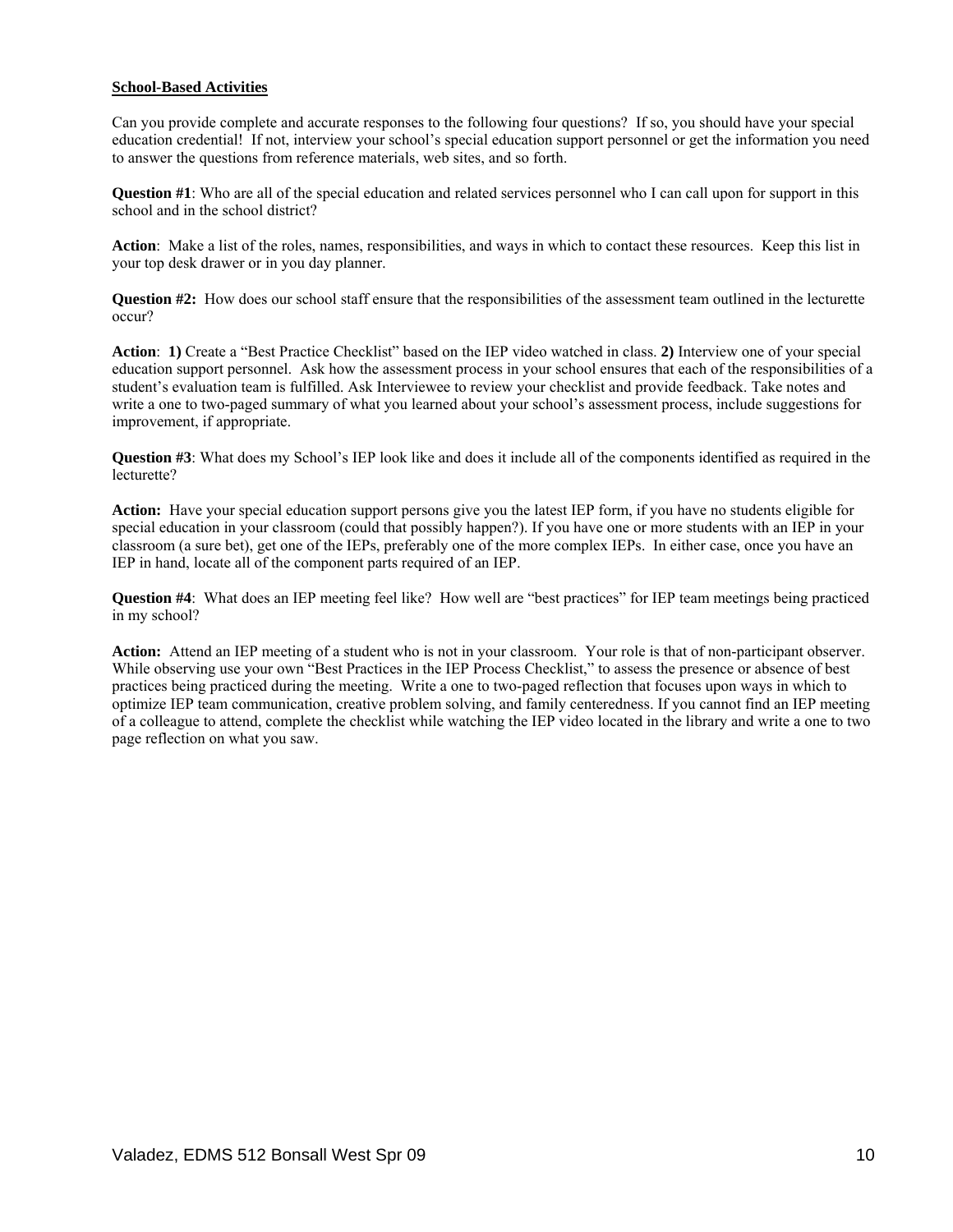# **IEP "CHEAT" SHEET**

| 1. | Create you own "Best Practices in the IEP Checklist"                                                                                                                                                                                                                          | – Group Activity      | (2 points) |
|----|-------------------------------------------------------------------------------------------------------------------------------------------------------------------------------------------------------------------------------------------------------------------------------|-----------------------|------------|
|    | Ex:<br>focused on student strength<br>sample of student weakness presented<br>student involved                                                                                                                                                                                |                       |            |
| 2. | Resource name, role, phone number list (s)<br>- responsibilities (1-2 sentences)                                                                                                                                                                                              | - Group Activity      | (2 points) |
|    | 3. Interview<br>- Interview Overview (1 page)<br>- transcript of questions and answers<br>- Reflection/summary (1-2 pages)<br>- what did you learned?<br>- overview of what the interviewee said<br>- suggestions for improvement<br>- feedback on "Best Practices" Checklist | - Individual Activity | (2 points) |
| 4. | IEP Forms - Blank or completed                                                                                                                                                                                                                                                | - Group Activity      | (2 points) |
|    | 5. Evaluation of an IEP (or video)<br>- use checklist and reflect turn in completed checklist<br>- 1 -2 page paper reflections of the IEP                                                                                                                                     | - Individual Activity | (2 points) |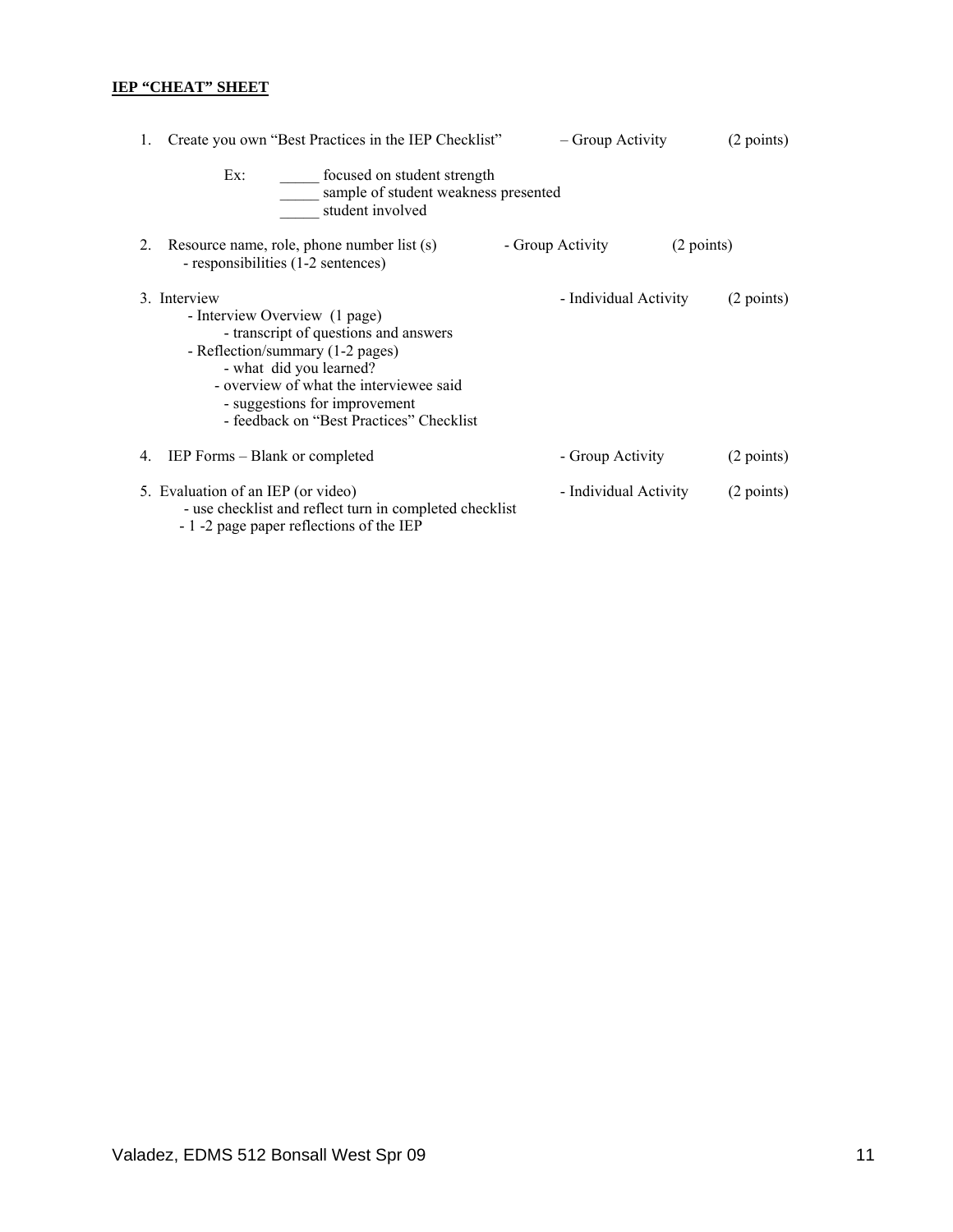### **One Month Planning Calendar Grid Assignment 20 points**

| <b>Learner Objectives:</b> | The teacher candidates will plan a one-month long calendar for an elementary classroom.                                                                                                                      |
|----------------------------|--------------------------------------------------------------------------------------------------------------------------------------------------------------------------------------------------------------|
| Assessment:                | The teacher candidates will write a one-month plan for an elementary classroom that<br>incorporates the following elements:<br>Calendar grid with daily plan for math, language art, science, social science |
|                            | and art                                                                                                                                                                                                      |
|                            | 3-6 developed lessons plans (math, language arts, science, art and social<br>$\overline{\phantom{a}}$<br>science)                                                                                            |
|                            | a field trip<br>$\blacksquare$                                                                                                                                                                               |
|                            | assemblies and special programs (DARE, etc.)<br>$\overline{\phantom{a}}$                                                                                                                                     |
|                            | student assessments<br>$\overline{\phantom{a}}$                                                                                                                                                              |
|                            | multiple intelligence strategies                                                                                                                                                                             |
|                            | differentiation strategies for the 6 students (3 Special education and 3 ELL)<br>$\overline{\phantom{a}}$<br>representative of your school                                                                   |
|                            | technology for student use<br>$\blacksquare$                                                                                                                                                                 |
|                            | technology for teacher use in instruction                                                                                                                                                                    |
|                            | technology for assessment (electronic grade books, rubrics, etc.)                                                                                                                                            |
|                            | The calendar will integrate a schedule of events from "real" schools. The student will also                                                                                                                  |
|                            | write our plans for differentiated instruction and special needs instruction.                                                                                                                                |

**Preparation:** Before beginning assignment teacher candidates read the following resources and demonstrate the ability to complete the prerequisite skills.

| <b>Resources</b> | Title and necessary information:                                                                                                                                                                                                                                                                                                                                                                             |
|------------------|--------------------------------------------------------------------------------------------------------------------------------------------------------------------------------------------------------------------------------------------------------------------------------------------------------------------------------------------------------------------------------------------------------------|
| <b>Textbooks</b> | Grant, C. & Gillette, M. (2006). Learning to Teach Everyone's Children. Equity,<br><i>Empowerment, and Education that is Multicultural. Australia: Thomson Wadsworth.</i><br>ISBN #0-534-64467-8<br>Ch.4                                                                                                                                                                                                     |
|                  | Turnbull, A., Turnbull, R., & Wehmeyer, M. L. (2007). Exceptional Lives. Special<br><i>Education in Today's Schools.</i> (3 <sup>rd</sup> ed.) Upper Saddle River, NJ. Pearson Education, Inc.<br>$ISBN # 0-13-170869-4$                                                                                                                                                                                     |
|                  | Villa, Richard, & Thousand, Jacquelyn. (1995). Creating and inclusive school. Alexandria,<br>VA: ASCD. Chapters 6 & 7                                                                                                                                                                                                                                                                                        |
| Other resources  | Choate, J. S. (2000) Sucessful inclusive teaching $(3rd$ ed.). Needham, MA: Allyn & Bacon.<br>Chapter 16                                                                                                                                                                                                                                                                                                     |
| Internet Site(s) | Tomlinson, Carol Ann. (1999). The Differentiated Classroom: Responding to the needs of<br>all learners. Alexandria, VA: Association for Supervision and Curriculum Development.<br>ISBN $# 0-87120-342-1$ (Available free through CSUSM ebooks library.)<br>CSUSM Single Subject Format from TaskStream under Lesson Builder<br>ELD Standards - http://www.cde.ca.gov/re/pn/fd/documents/englangdev-stnd.pdf |
|                  |                                                                                                                                                                                                                                                                                                                                                                                                              |

# **Prerequisite skills:**

- Teacher candidates can create appropriate technology applications for use in instruction and assessment,
- Teacher candidates are able to develop a schedule and course activities,
- Teacher candidates are able to create curriculum and instruction based on content, process, and product as define by Carol Ann Tomlinson (1999).
- Teacher candidates are able to use information about students' readiness range (skills, reading, thinking  $\&$ information), learning profiles, interests, talents, and culture to differentiate curriculum and instruction (Tomlinson, 1999).

# Valadez, EDMS 512 Bonsall West Spr 09 12 12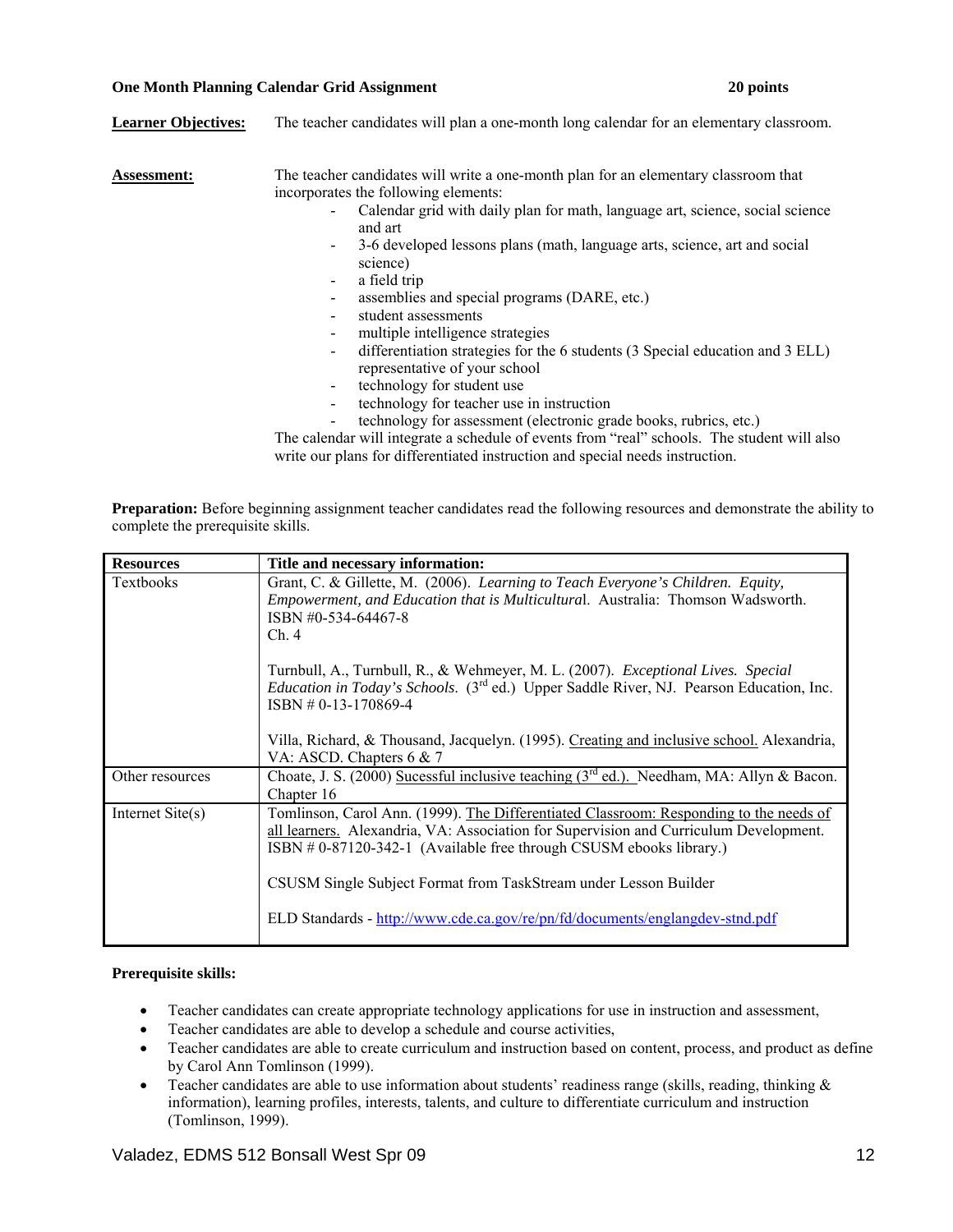- Teacher candidates are able to identify strategies to meet the needs o
	- o Students learning English (including differentiation for Beginning, Intermediate, and Advanced levels)
	- $\circ$  Student that are accelerated learners as referred to by Piergangelo & Giuliani (2001)

### **Task Guidelines for One Month Planning Calendar**

**Step One**: You will create a own one month plan for this assignment. On the assigned day, bring the following artifacts to complete your assignment: a school calendar from your observation placement, a calendar grid or published planning book, and your social science and science unit plans.

**Step Two**: On the assigned day you be will completing your one month plan with the assistance of the instructor a group of three to four members. Referring to your school calendar, you will first need to block out times in your plan book for holidays, assemblies, special programs, in-service days, etc. You will then plan your curriculum into manageable blocks of time in your calendar grid or lesson plan book. The amount of time you select to cover the various content areas is dependant upon your district and/or school standards. For example, if your district mandates two hours of language arts instruction per day you must plan accordingly. You will need to provide evidence of these criteria in your finished calendar grid.

Your plan will necessarily be an integrated plan that uses Universal Design and Backward Design principles. That is to say, it will be necessary to teach science and social science throughout the day as part of your literacy instruction. Also, be sure to include assignments in all of the content areas, i.e. science, art, social studies.

You will write out all of the California state standards you will cover during the one months. Place these standards in a easily visible way so that anyone will see them. Standards should be organized using "themes" or "big ideas" Your plan must also include multiple intelligence strategies for special needs and second language students as part of differentiated instruction.

# **Checklist for One Month Plan**

The following checklist will help you create your one-month plan. Does you plan include:

- 1. A copy of the district/school calendar (photocopies are fine)
- 2. Clearly written California state standards
- 3. A description of your classroom context- student population, grade level, local community, etc.
- 4. Strategies for three or more special needs students (Provide as a list as well as embedded in lesson plans.)
- 5. Strategies for three or more second language learners (Provide as a list as well as embedded in lesson plans.)
- 6. Strategies for multiple intelligences
- 7. A planning calendar grid (Includes all subject areas for each day.)
- 8. 3-6 Lesson plans from unit from different content areas
- 9. Technology components- assessment, instruction, student use

Note: All components are to be typed. How you organize your planning grid is a matter of style. If you have questions about formats discuss them with your instructor.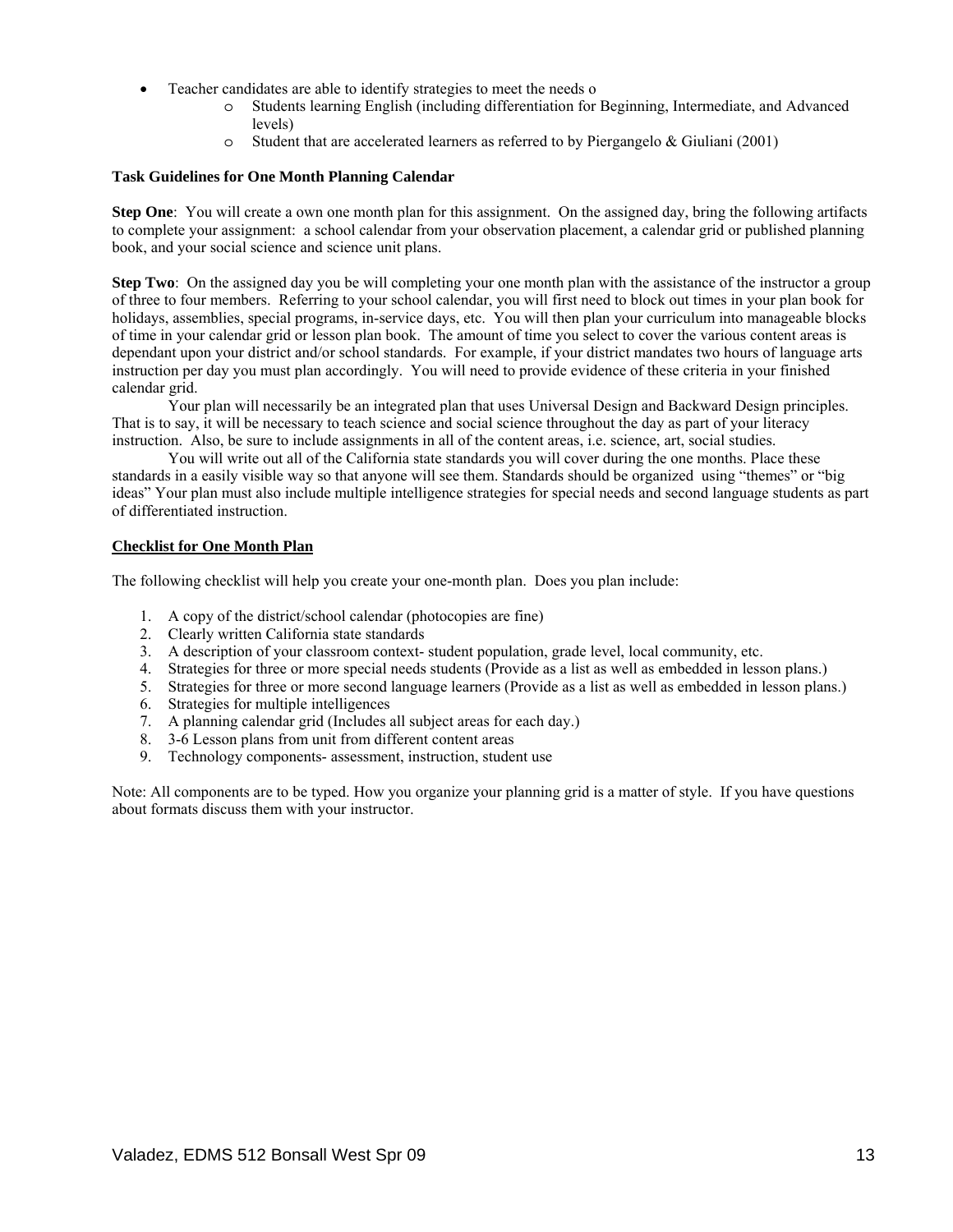# Peer Teaching Demonstration: Classroom Song **10 Points 10 Points**

| <b>Learner Objectives:</b> | Teacher candidates will:<br>Develop as an instructor by preparing and organizing class-learning activity – teach<br>the class a song.<br>Expand skills in professionally teaching a new song to their peers.              |
|----------------------------|---------------------------------------------------------------------------------------------------------------------------------------------------------------------------------------------------------------------------|
| <b>Assessment:</b>         | Teacher candidates will:<br>Lead a Peer Teaching activity.<br>$\bullet$<br>Provide copies of lyrics of the song taught to their peers.<br>$\bullet$<br>Prepare and distribute song lyrics and a lesson plan.<br>$\bullet$ |

### **Preparation**

Bring a copy of the lyrics of the song you will be teaching the class. You may choose to email the song, etc. Also, prepare a poster of the lyrics or write them on the board to teach the song. Each individual within your group will teach a song to the class.

# **Peer Teaching Activity**

A group of teacher candidates will individually teach a song to the class. The song should have relevance to teaching, classroom management, cultural awareness. Also, please proved the group with a lesson plan to use in conjunction with the song, You may wish to provide the class with a lesson on poetry writing, work webs, science applications, etc.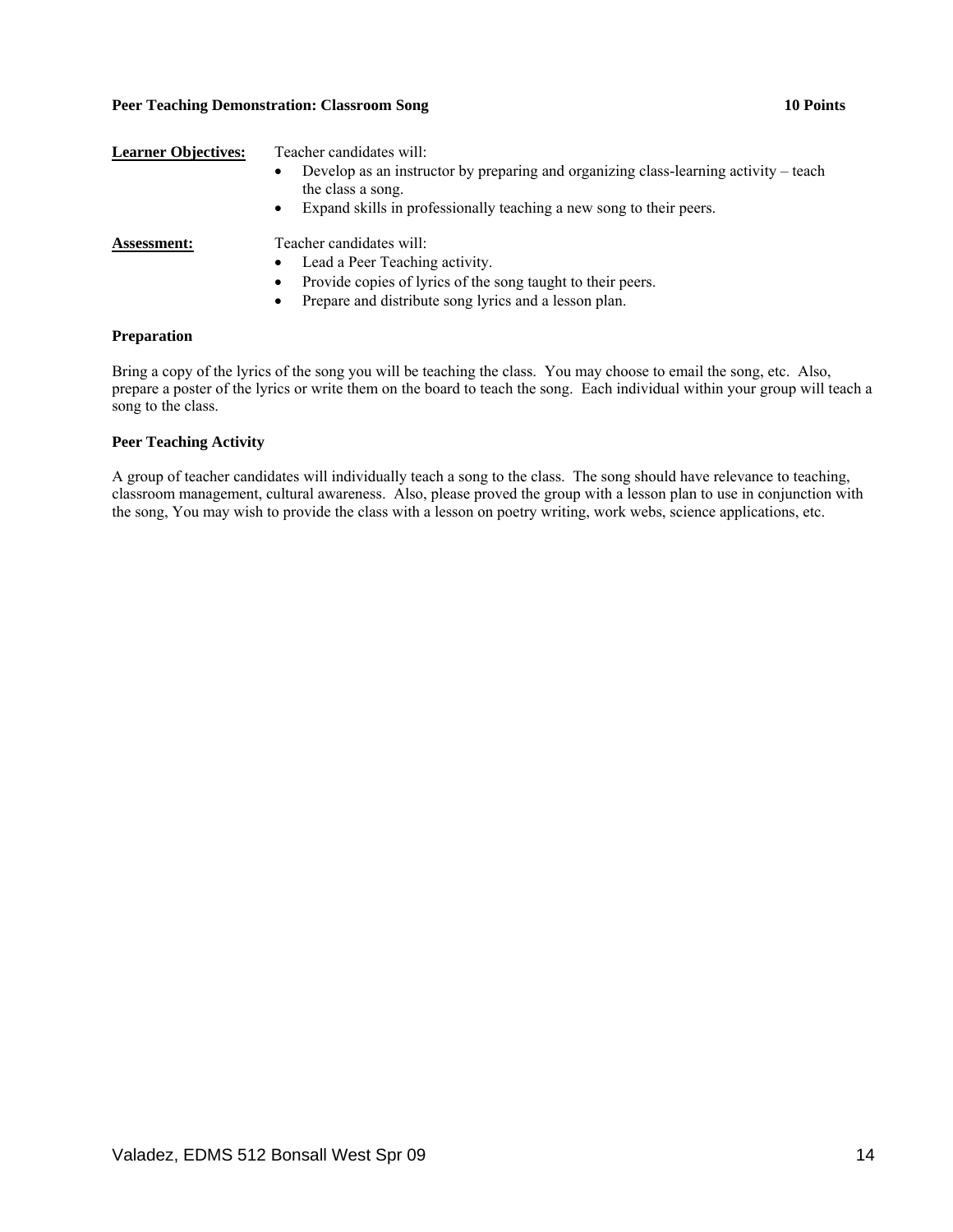### **Electronic Portfolio - TaskStream 10 points**

Learner Objectives: Knowledge and skill in creating an electronic portfolio.

**Assessment:** Teacher candidates apply what they have learned from the required assignments to the TPEs designated in a cogent, first person reflection in TaskStream.

> Teacher candidates will include all necessary components in their final submission of the electronic portfolio.

| Resource(s):              | Title and necessary information:                                                                                                                                                                                                                 |
|---------------------------|--------------------------------------------------------------------------------------------------------------------------------------------------------------------------------------------------------------------------------------------------|
| WebCT Resource            | <b>TPE Writing Workshop PPT</b>                                                                                                                                                                                                                  |
| Internet $\text{Site}(s)$ | http://www.csusm.edu/coe/eportfolio/eportfolio.html<br>This will take you to the CSUSM COE website where you can get help with how to create<br>your electronic portfolio and information on the required elements.<br>http://www.taskstream.com |
|                           | This is the TaskStream home page where you will register for Taskstream and return to<br>when working on your electronic portfolio.                                                                                                              |

### **Task Guidelines for Taskstream**

The purpose of the portfolio is to assess how well you meet the TPEs. Although all the artifacts you place (more than 1 per TPE) in your portfolio have been assessed/graded by your professors, it is not clear if you have a thorough understanding of the TPEs and can make the connection between the assignments completed in class with the teaching you have experienced and the TPEs. Your task to write a cogent reflective essay for each TPE on how the artifacts you have chosen provide evidence that shows you have demonstrated meeting each TPE. Each narrative must include a: a) description b) analysis and c) reflection.

**Responses to TPE's 6d, 10 and 14:** It is important to recognize that the TPEs are threaded throughout the credential program, as a whole, and are addressed multiple times in each course. Even though we are referencing and seeking to understand many TPEs in this course, you are specifically responsible for writing a response for TPE **6d, 10 and 14** in the Task Stream Electronic Portfolio. (TPE 14 will have more than 2 pieces of evidence. Please see below for special directions for TPE 14\*\*\*.)

Each assigned response will relate to course assignments, discussions, and/or readings that provide a deeper understanding of the specified TPE. As you write, the goal is to describe your learning as it relates to the TPE, to analyze artifacts (assignments) and explain how they are evidence of your learning, and to reflect on the significance of your learning (the "so what") and where you need to go next related to the TPE. A four paragraph structure will help you develop your response. It is suggested to type your response into a *Word* document and paste it into Taskstream once you have proofed it for spelling, grammar and understanding.

# **TPE Narrative Response Structure**

# **1st paragraph: Description**

Introduction to your response that uses the words of the TPE. DO NOT restate the TPE; instead, introduce your reader to the focus of your response as it relates to the TPE. This is basically an extended thesis statement related to the TPE. Use first person language. Introduce the names of the pieces of artifact evidence you will explain and analyze in paragraph 2 and 3.

# **2nd paragraph: Analysis of #Artifact Evidence #1**

Explain how one attached artifact is evidence of your learning related to the TPE. The key here is "evidence." How does this artifact prove that you have learned something specific related to this TPE? Describe, analyze and reflect on your artifact here.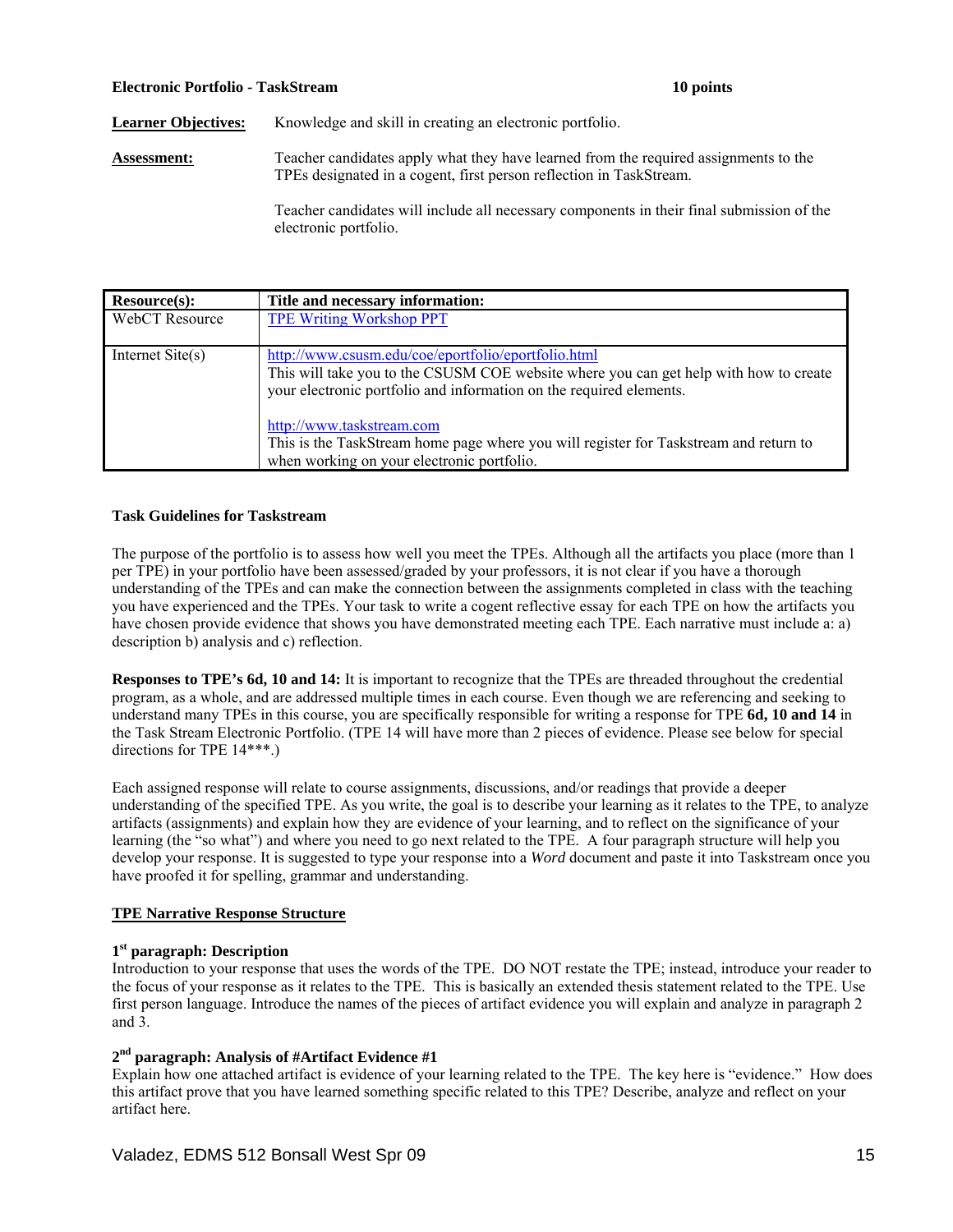# **3rd paragraph: Analysis of #Artifact Evidence #2**

Explain how another attached artifact is evidence of your learning related to the TPE. Describe, analyze and reflect on your artifact here.

# **4th paragraph: Reflection**

Reflect upon and summarize the significance of your learning overall (connected to the TPE) and explain what you still need to learn related to this TPE. This addresses the "so what?" or "the big picture" of your learning. How does knowing this impact you and students?

\*\*\* TPE 14 will be handled differently than described above. In TPE 14 you will keep paragraph 1 and then respond to each sub category using the structure from paragraph 2, though you may have more than one artifact to talk about for each category. When you finish with the sub categories, you will write a reflective paragraph which has the components of paragraph 4: Reflection.

# Upload your TPE Narrative Response in as a Text

- Copy the complete TPE response in the word
- • document.
- Proof your TPE narrative response. Remember to use spell and grammar check.
- Open your Tasksteam account
- Go to "View My Work"
- Click on "CSUSM Multiple Subject Portfolio" this should take you to "#3 Edit Content"
- Go to the TPE number you are working on
- Go to "Add/Edit"
- Go to Text
- Paste your complete TPE response into the text box
- Check for completeness

# **Upload TPE Evidence Artifacts**

- 1. Open your Tasksteam account
- 2. Go to "View My Work"
- 3. Click on "CSUSM Multiple Subject Portfolio" this should take you to "#3 Edit Content"
- 4. Go to the TPE number you are working on
- 5. Go to "Add/Edit"
- 6. Go to Attachment
- 7. Name file. Choose the name you use to refer to the evidence within the TPE Narrative Response. Capitalize like a title.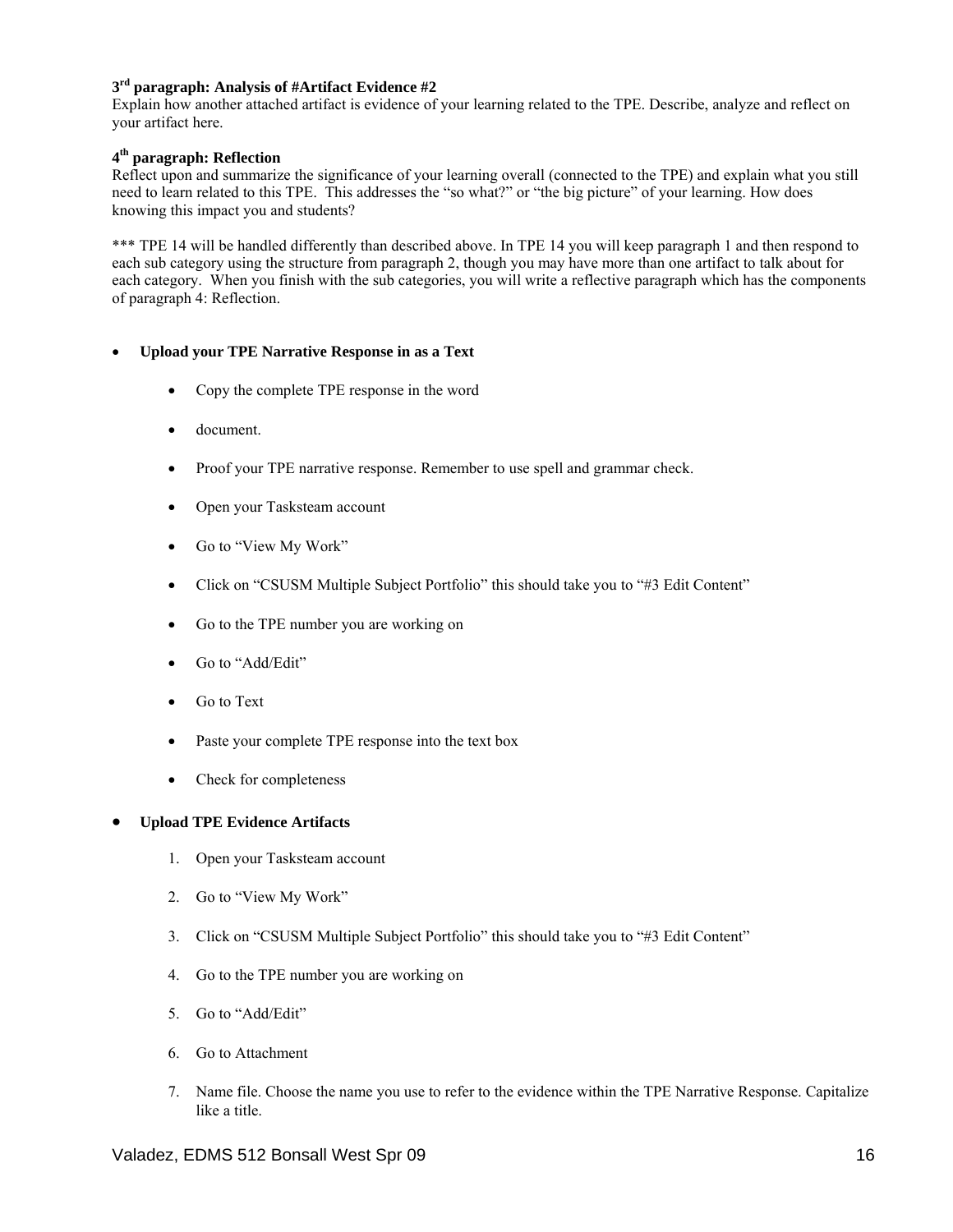- 8. Choose your file from your computer and upload your attachment
- 9. Describe your file. Write a sentence or two to elaborate on this evidence beyond it's name.
- 10. If you would like you can select standards that are aligned with the artifact and TPE.
- 11. Spell Check
- 12. Check for attachment format and completeness.

Please be succinct in your writing; more is NOT better. State your ideas clearly and keep them grounded in the evidence of your learning as represented by your artifacts. When you submit each TPE response, you will receive feedback from the instructor that asks for revision or says that you are done. You will not get full credit for this assignment if you are asked to revise and you do not. Please continue to check your TaskStream portfolio until the instructor says you are done with each TPE response for the course. More details about using TaskStream will be given in class and can be found on WebCT.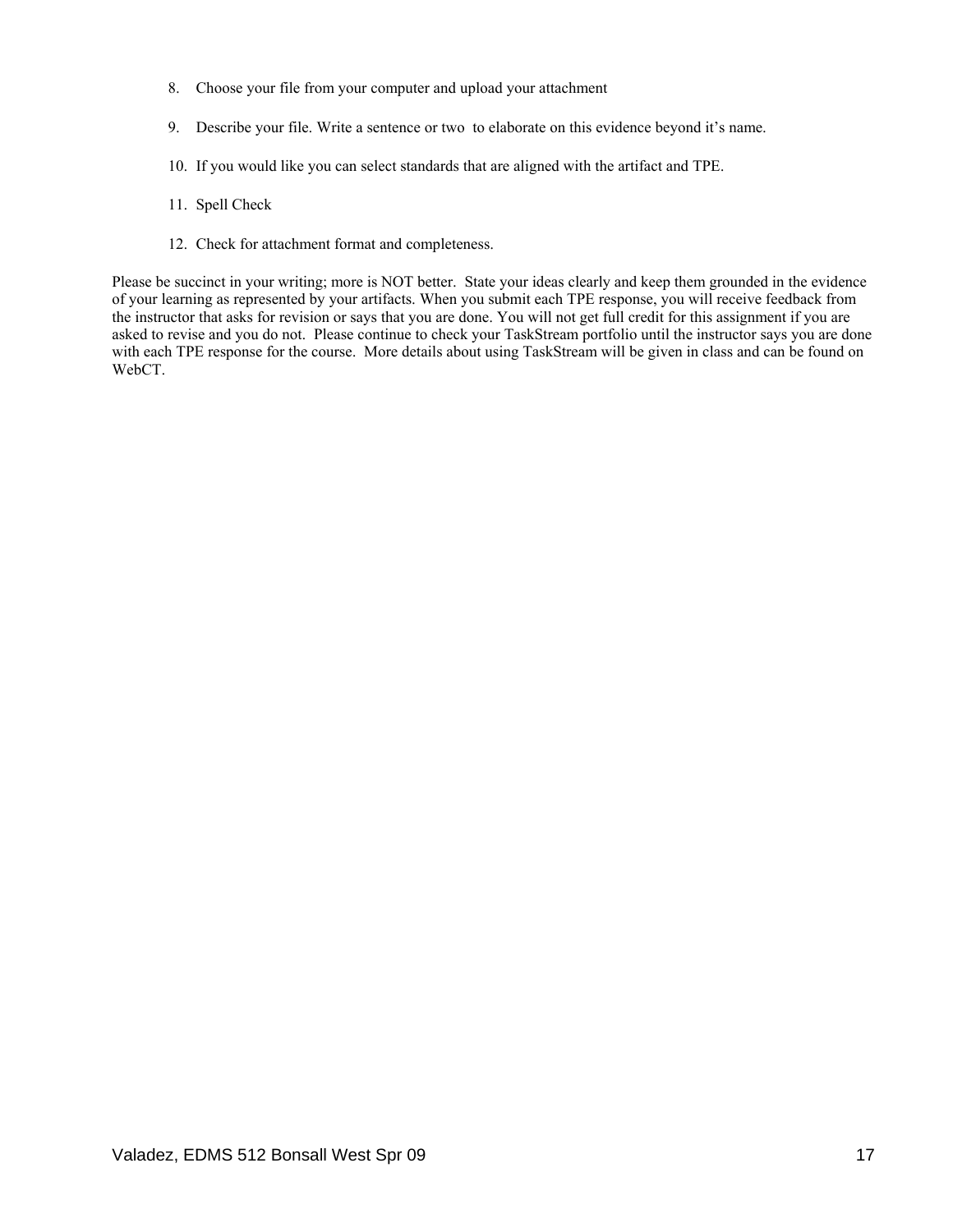### **ESL Family Science Night 20 points**

### **Learner Objectives:** The students will create and conduct a family science night in order to demonstrate effective teaching strategies for both science education and ESL methodology.

### **Assessment:** The student(s) will create and conduct a family science night. The student(s) will debrief with each other in class and write a report as to the effectiveness of the teaching demonstration overall.

**Step One**: Logistics- The first phase of this project will involve the organization of the Family Science Night. In teams and as a class we must complete the following tasks:

First: We will create a flyer, one in English and one in Spanish, advertising the Family Science Night. The flyer must include the following elements:

- A- Title of the event
- B- Date and Time of the event
- C- Explanatory statement as to the goals of the evening
- D- Location of the event
- E- Brief description of program- schedule

Second: We will develop a program for the event. The time frame will be working with is an hour. Our program should include an introduction, break-up groups (experiments), and closure with the group. Possible items to consider: who speaks at the introduction, who will monitor the groups, whether or not we will conduct a raffle, etc.

Third: We will create a sign in sheet for parents (English and Spanish) and a sign in sheet for ourselves to record who participated.

early to the event and be willing to stay after the event to clean up. Fourth**:** We will be responsible for all set up and clean up for the event. Students in this course must arrive a half hour

Fifth: We will create tag-cards to manage the experiments during the events. Participating parents will be invited to participate in two experiments only during the events. At the beginning of the event participating parents will be given two tags. The tag is admission to any experiment. In this way we limit the number of participates per experiments since people will be forced to select only two.

Sixth: We will need to organize two child care rooms- one for preschool children and the other school aged children (See Step Three)

**Step Two**: Experiments- We will be conducting six science experiments for the Family Science Night. Each experiment must last for twenty minutes only. The experiment should use materials found in most households. As the instructors, you will need to create and implement the following:

First: Select an experiment. Collect the materials and organize them so that you can distribute them easily during the event. You will need to provide materials for least 16 people.

Second: Create a handout for the parents with directions about how to conduct the experiment in both English and Spanish. The goal of this event is that parents will teach their own children at home so make the directions easy to read. Provide illustrations as this is a sound ESL strategy.

Third: Write out a formal lesson plan for this experiment.

Fourth: Conduct the experiment on the night of the event.

**Step Three**: Child care- As has been mentioned, we will organize two child care rooms for the event. Those of you who will run the Child care rooms must do the following: